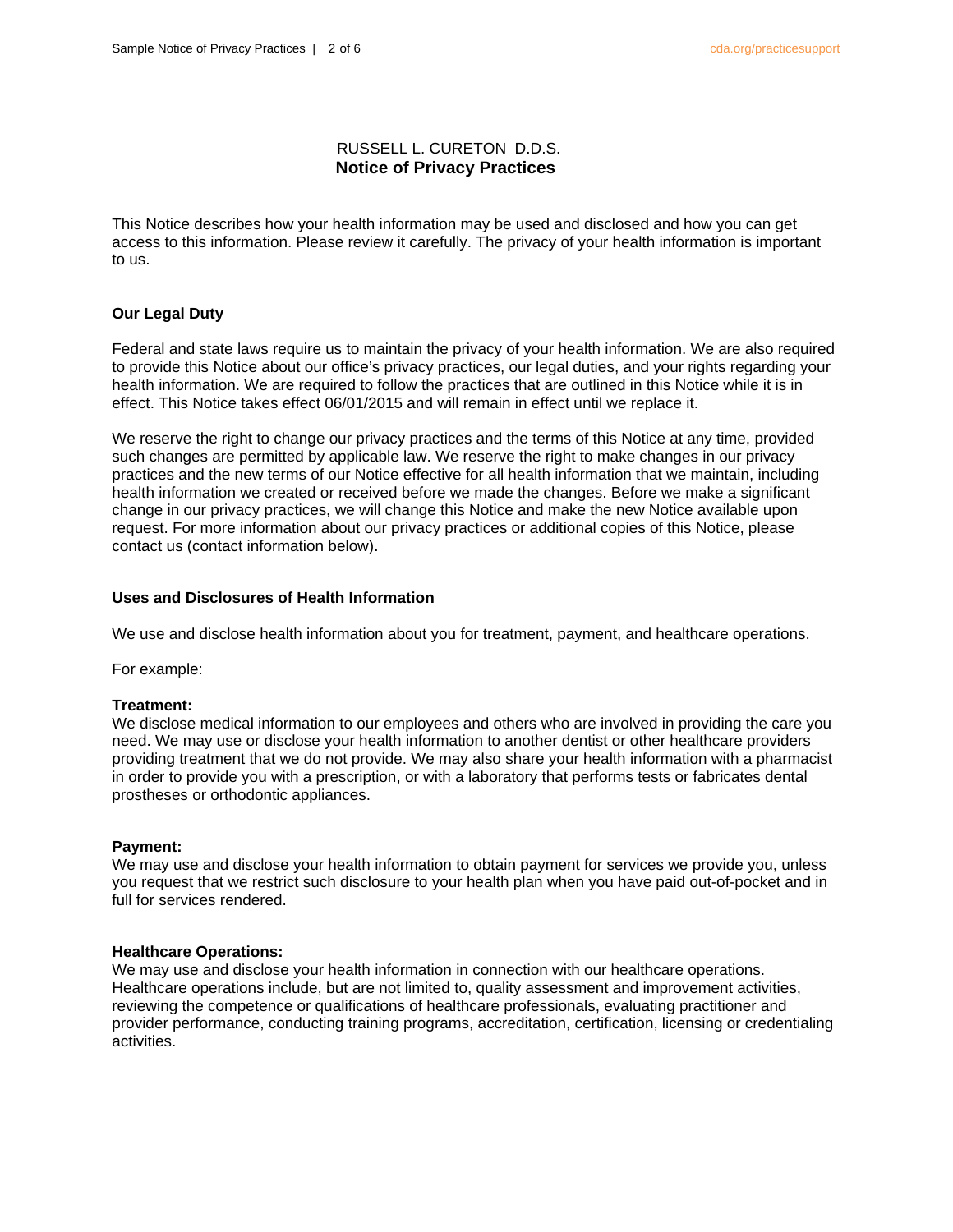## **Your Authorization:**

In addition to our use of your health information for treatment, payment or healthcare operations, you may give us written authorization to use your health information or to disclose it to anyone for any purpose. If you give us an authorization, you may revoke it in writing at any time. Your revocation will not affect any use or disclosures permitted by your authorization while it is in effect. Unless you give us a written authorization, we cannot use or disclose your health information for any reason except those described in this Notice.

## **To Your Family and Friends:**

We must disclose your health information to you, as described in the Patient Rights section of this Notice. You have the right to request restrictions on disclosure to family members, other relatives, close personal friends, or any other person identified by you.

#### **Unsecured Email:**

We will not send you unsecured emails pertaining to your health information without your prior authorization. If you do authorize communications via unsecured email, you have the right to revoke the authorization at any time.

#### **Persons Involved in Care:**

We may use or disclose health information to notify, or assist in the notification of (including identifying or locating) a family member, your personal representative or another person responsible for your care, of your location, your general condition, or death. If you are present, then prior to use or disclosure of your health information, we will provide you with an opportunity to object to such uses or disclosures. In the event of your incapacity or emergency circumstances, we will disclose health information based on a determination using our professional judgment disclosing only health information that is directly relevant to the person's involvement in your healthcare. We will also use our professional judgment and our experience with common practice to make reasonable inferences of your best interest in allowing a person to pick up filled prescriptions, medical supplies, X-rays, or other similar forms of health information.

#### **Marketing Health-Related Services:**

We may contact you about products or services related to your treatment, case management or care coordination, or to propose other treatments or health-related benefits and services in which you may be interested. We may also encourage you to purchase a product or service when you visit our office. If you are currently an enrollee of a dental plan, we may receive payment for communications to you in relation to our provision, coordination, or management of your dental care, including our coordination or management of your health care with a third party, our consultation with other health care providers relating to your care, or if we refer you for health care. We will not otherwise use or disclose your health information for marketing purposes without you written authorization. We will disclose whether we receive payments for marketing activity you have authorized.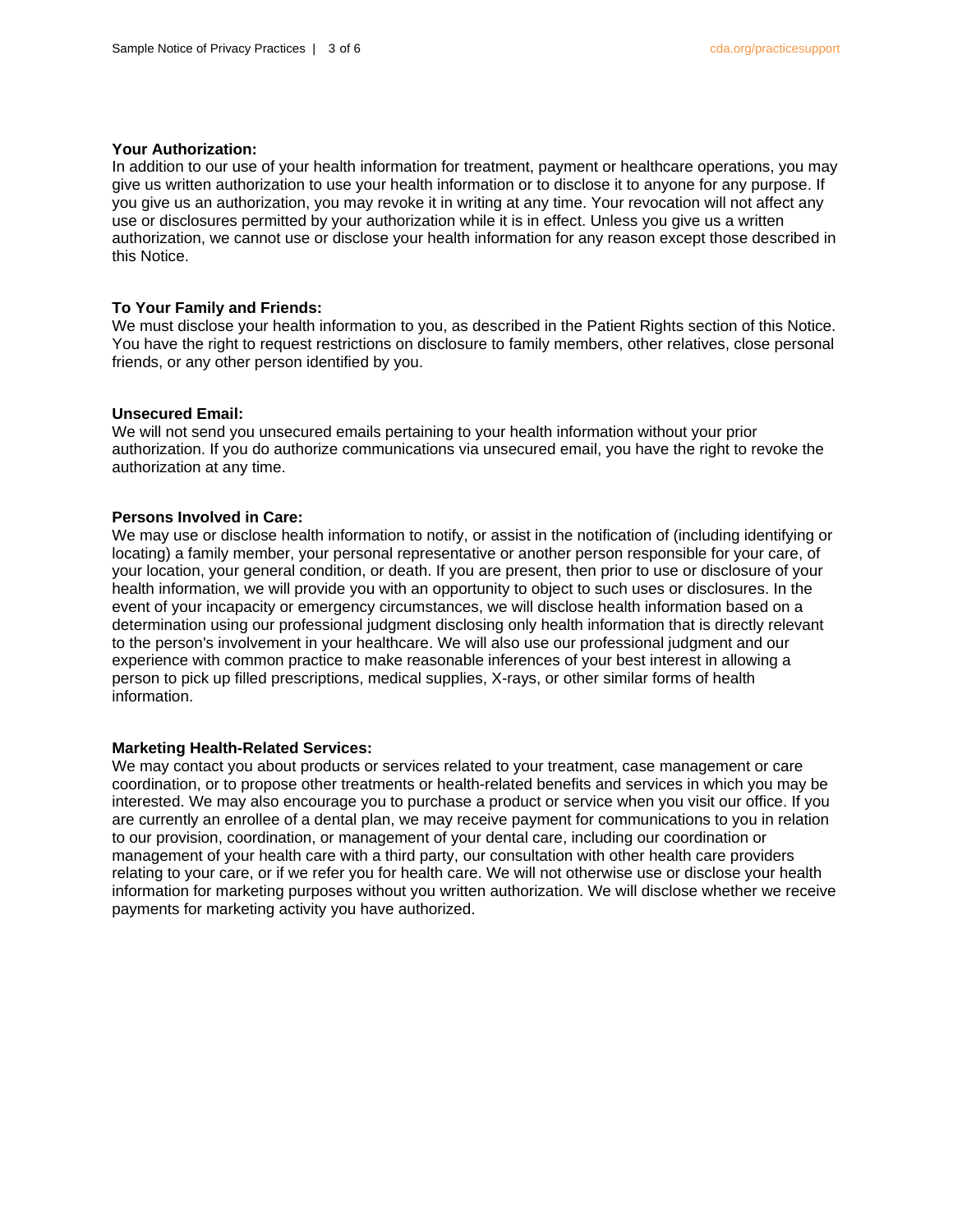## **Change of Ownership:**

If this dental practice is sold or merged with another practice or organization, your health records will become the property of the new owner. However, you may request that copies of your health information be transferred to another dental practice.

## **Required by Law:**

We may use or disclose your health information when we are required to do so by law.

## **Public Health:**

We may, and are sometimes legally obligated, to disclose your health information to public health agencies for purposes related to preventing or controlling disease, injury or disability; reporting abuse or neglect; reporting domestic violence; reporting to the Food and Drug Administration problems with products and reactions to medications; and reporting disease or infection exposure. Upon reporting suspected elder or dependent adult abuse or domestic violence, we will promptly inform you or your personal representative unless we believe the notification would place you at risk of harm or would require informing a personal representative we believe is responsible for the abuse or harm.

#### **Abuse or Neglect:**

We may disclose your health information to appropriate authorities if we reasonably believe that you are a possible victim of abuse, neglect, or domestic violence or the possible victim of other crimes. We may disclose your health information to the extent necessary to avert a serious threat to your health or safety or the health or safety of others.

#### **National Security:**

We may disclose to military authorities the health information of Armed Forces personnel under certain circumstances. We may disclose to authorized federal officials health information required for lawful intelligence, counterintelligence, and other national security activities. We may disclose to correctional institutions or law enforcement officials having lawful custody of protected health information of inmates or patients under certain circumstances.

## **Appointment Reminders:**

We may contact you to provide you with appointment reminders via voicemail, postcards, or letters. We may also leave a message with the person answering the phone if you are not available.

#### **Sign In Sheet and Announcement:**

Upon arriving at our office, we may use and disclose medical information about you by asking that you sign an intake sheet at our front desk. We may also announce your name when we are ready to see you.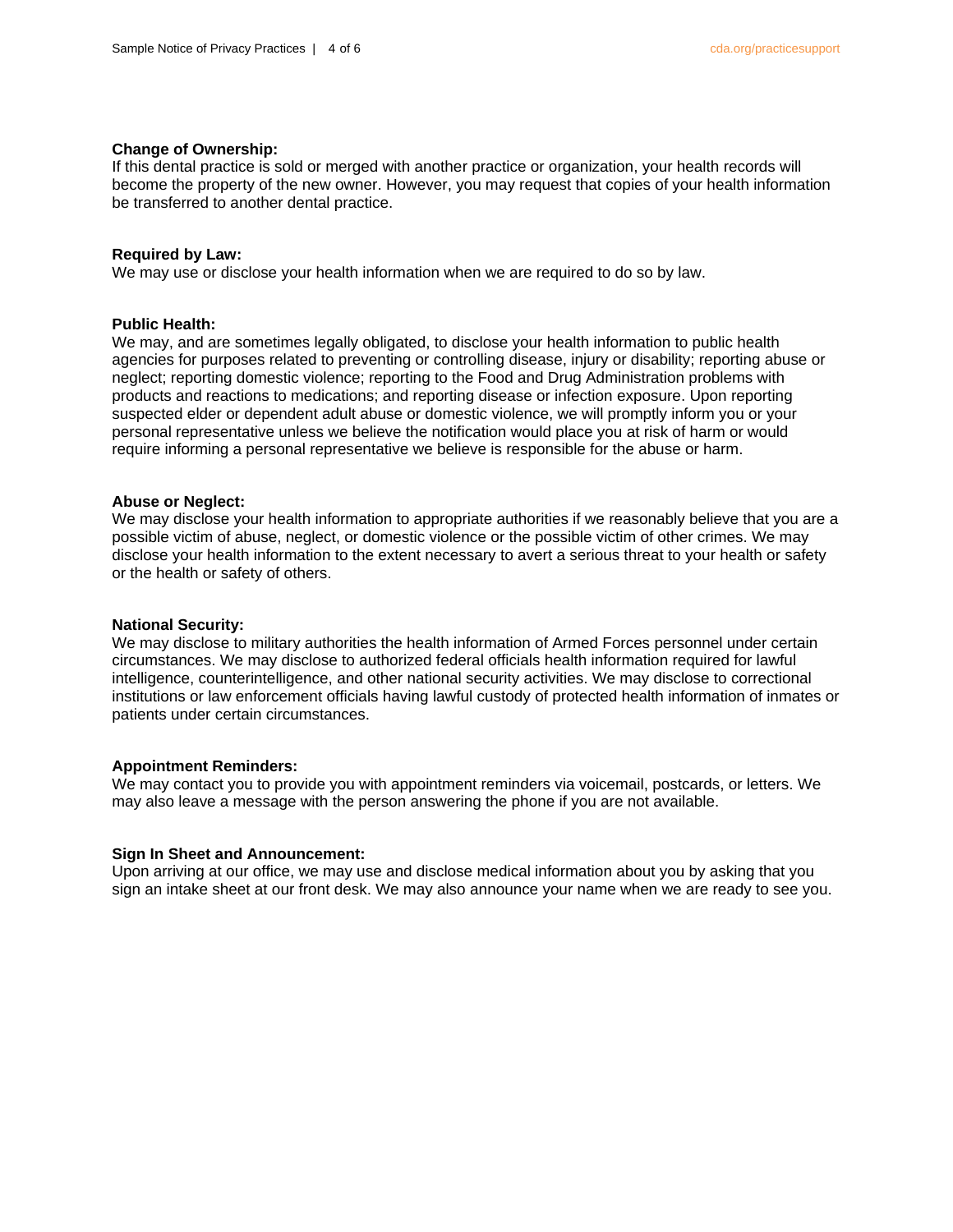## **Patient Rights**

## **Access:**

You have the right to look at or get copies of your health information, with limited exceptions. You may request that we provide copies in a format other than photocopies. We will use the format you request unless we cannot practicably do so. You must make a request in writing to obtain access to your health information. You may obtain a form to request access by contacting our office. We will charge you a reasonable cost-based fee for expenses such as copies and staff time. You may also request access by sending us a letter. If you request copies, there may be a charge for time spent. If you request an alternate format, we will charge a cost-based fee for providing your health information in that format. If you prefer, we will prepare a summary or an explanation of your health information for a fee. Contact us for a full explanation of our fee structure.

## **Disclosure Accounting:**

You have a right to receive a list of instances in which we disclosed your health information for purposes other than treatment, payment, healthcare operations and certain other activities for the last six years. If you request this accounting more than once in a 12-month period, we may charge you a reasonable costbased fee for responding to these additional requests.

## **Restriction:**

You have the right to request that we place additional restrictions on our use or disclosure of your health information. We are not required to agree to these additional restrictions, but if we do, we will abide by our agreement (except in emergency). In the event you pay out-of-pocket and in full for services rendered, you may request that we not share your health information with your health plan. We must agree to this request.

## **Alternative Communication:**

You have the right to request that we communicate with you about your health information by alternative means or to alternative locations. You must make your request in writing. Your request must specify the alternative means or location, and provide satisfactory explanation of how payments will be handled under the alternative means or location you request.

## **Breach Notification:**

In the event your unsecured protected health information is breached, we will notify you as required by law. In some situations, you may be notified by our business associates.

## **Amendment:**

You have the right to request that we amend your health information. (Your request must be in writing, and it must explain why the information should be amended). We may deny your request under certain circumstances.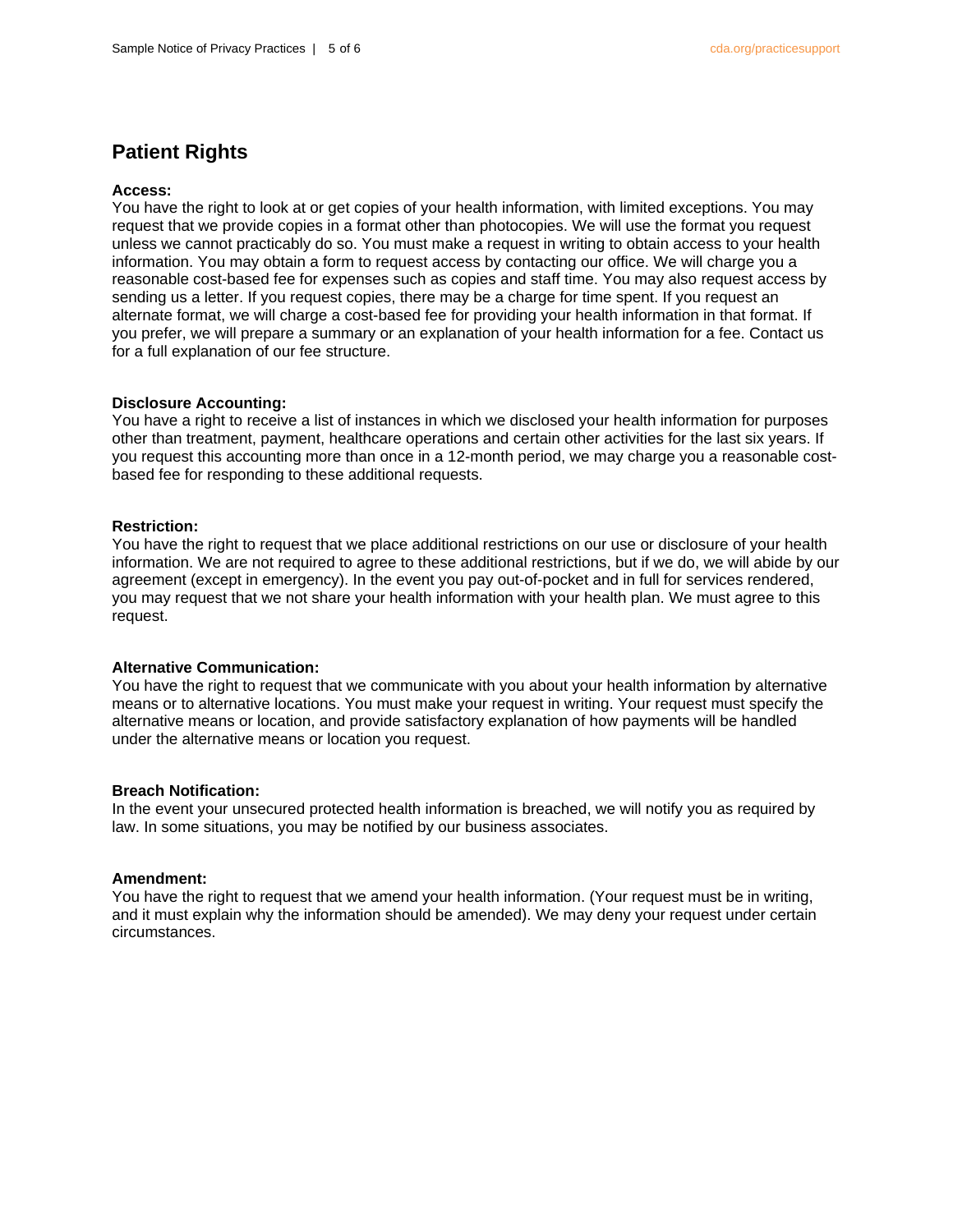## **Questions and Complaints:**

If you want more information about our privacy practices or have questions or concerns, please contact us at:

Contact: Our Privacy Official: Dr. Russell L. Cureton

Telephone: (831) 449-8363 Fax:(831) 449-8364

E-mail: drcureton93906 @gmail.com

Address: 620 E. Alvin Dr. Suite E, Salinas, CA 93906

If you are concerned that we may have violated your privacy rights, or you disagree with a decision we made about access to your health information or in response to a request you made to amend or restrict the use or disclosure of your health information or to have us communicate with you by alternative means or at alternative locations, you may send a written complaint to our office or to the U.S. Department of Health and Human Services, Office of Civil Rights. We will not retaliate against you for filing a complaint.